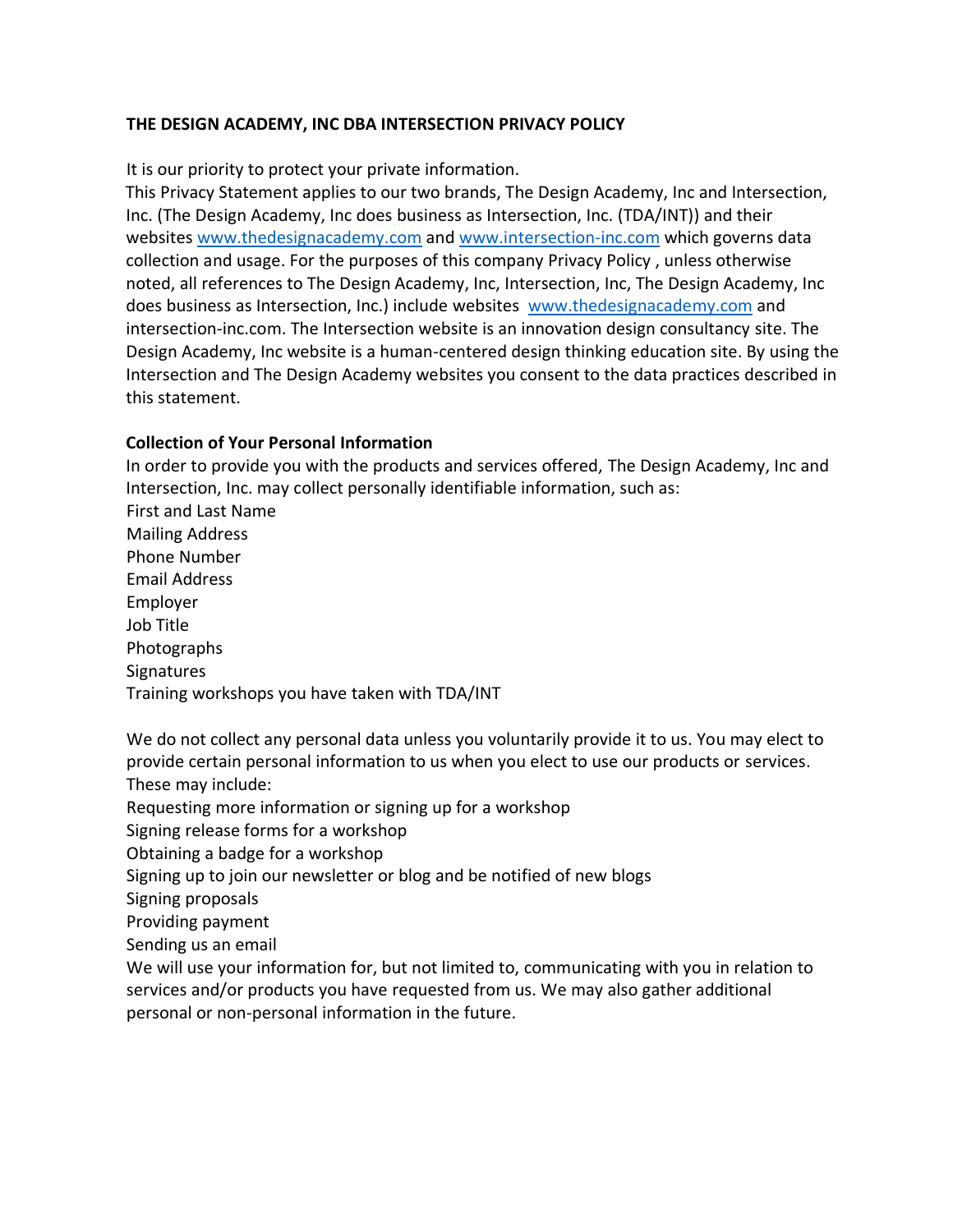### **Use of Your Personal Information**

TDA/INT collects and uses your personal information to operate and deliver the services you have requested. TDA/INT may also use your identifiable data to inform you of other products or services from TDA/INT and its affiliates.

# **Sharing information with Third Parties**

TDA/INT does not sell, rent or lease its customer data to third parties TDA/INT may contact you on behalf of external business partners about a particular offering that may be of interest to you. In that case your unique personally identifiable information (email, name, address, telephone number, employer, title) is transferred to the third party. TDA/INT may share data with trusted partners to help perform statistical analysis, answer questions, arrange for deliveries or send you email or postal mail. All such third parties are prohibited from using your personal information except to provide these services to TDA/INT and they are required to maintain the confidentiality of your data.

TDA/INT may disclose your personal information without notice if required to do so by law or in good faith believe that such action is necessary to a) confirm to the edicts of the law b) protect and defend the rights of property of TDA/INT and/or c) act under exigent circumstances to protect the personal safety of users of TDA/INT or the public.

# **Opt-Out of Disclosure of Personal Information to Third Parties**

In connection with any personal information, we disclose to a third party, for business purpose you have a right to know the categories of personal information that we disclosed about you for a business purpose.

You have the right under the California Consumer Privacy Act of 2018 (CCCPA) and certain other privacy and protection laws as applicable to opt out of the disclosure of your personal information. If you exercise your right to opt-out of the disclosure of your personal information, we will refrain from disclosing your personal information unless you subsequently provide express authorization for the disclosure of your personal information. To opt-out of the disclosure of your personal information visit this web page [www.thedesignacademy.com/contact-us](http://www.thedesignacademy.com/contact-us) and click on Privacy Policy

#### **Tracking User Behavior**

TDA/INT may keep track of the websites and pages our users visit within TDA/INT in order to determine what TDA/INT services are the most popular. This data is used to deliver customized content and advertising within TDA/INT to customers whose behavior indicates that they are interested in a particular subject area.

# **Automatically Collected Information**

Information about your computer hardware and software may be automatically collected by TDA/INT. This information can include your IP address, browser type, access times, domain names and referring website addresses. This is used for the operation of the service, to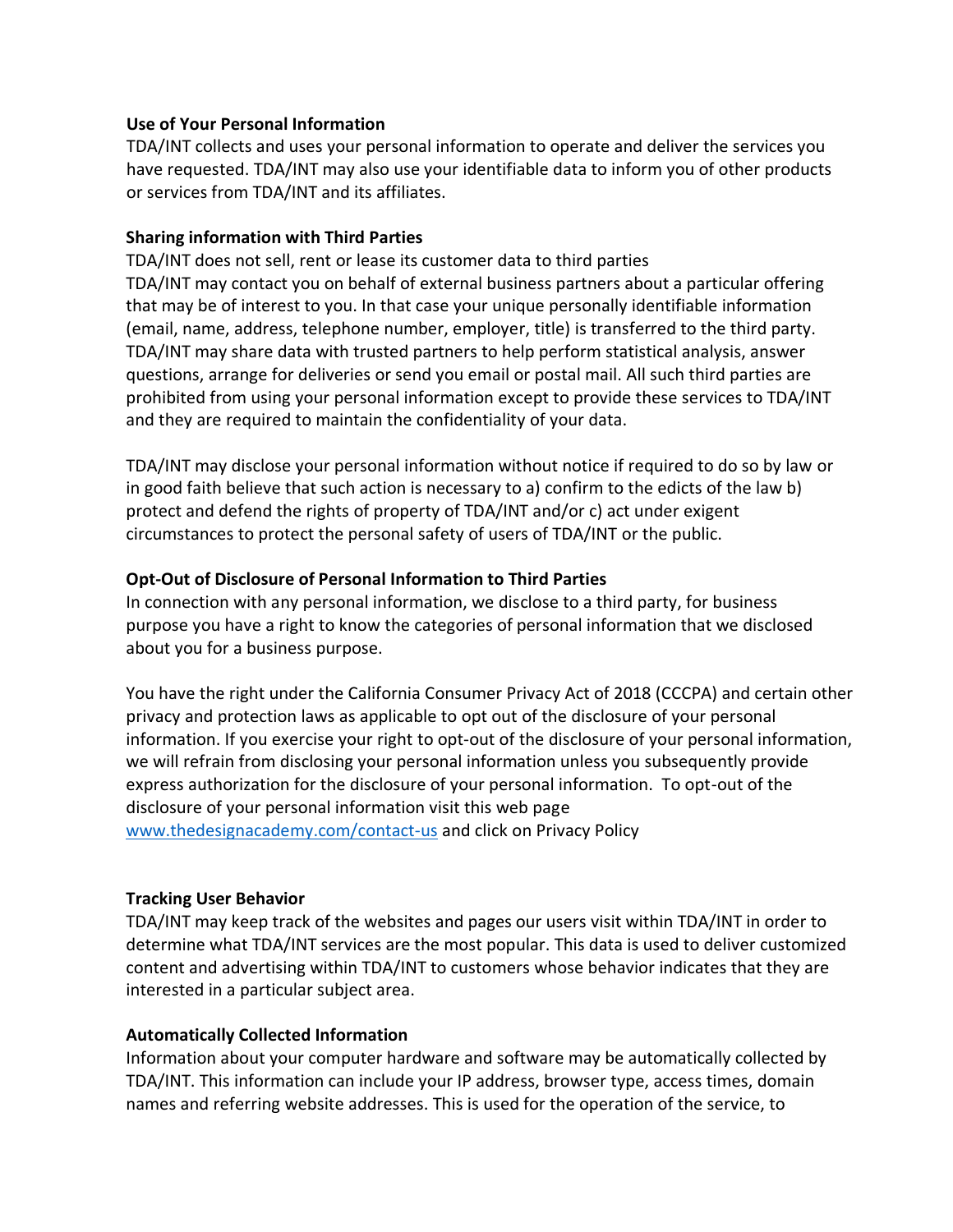maintain quality if service ad to provide general statistics regarding use of the TDA/INT websites.

# **Links**

TDA/INT secures your personal information from unauthorized access, use or disclosure. TDA/INT uses the following methods for this purpose:

SSL Protocol and HTTPS security protocol.

When personal information is transmitted through TDA/INT websites it is protected through the use of encryption such as the Secure Socket Layer (SSL) protocol.

We strive to take appropriate security measures to protect against unauthorized access to alteration of your personal information. Unfortunately, no data transmission over the internet or any wireless network can b guaranteed to be 100% secure. As a result, while we strive to protect your personal information, you acknowledge A0 there are security and privacy limitations inherent to the internet which are beyond our control and b) security, integrity, and privacy of any and all information and data exchanged between you and us through this Site cannot be guaranteed.

# **Right to Deletion**

Subject to certain exceptions set out below, on receipt of a verifiable request from you, we will Delete your personal information from our records and Direct any service providers to delete your personal information from their records

Please note that we may not be able to comply with requests to delete your personal information if it is necessary to:

- Complete the transaction for which the personal information was collected, fulfill the terms of situations under federal Law, provide goods or services requested by you, or reasonably anticipated within the context of our ongoing business relationship with you, or otherwise perform a contract between you and us;
- Detect security incidents, protect against malicious, deceptive, fraudulent or illegal activity, or prosecute those responsible for that activity
- Debug to identify and repair error that impair existing intended functionality
- Exercise free speech, ensure the right of another consumer to exercise his or her right of free speech, or exercise another right provided by law
- Comply with the California Electronic Communications Privacy Act
- Engage in public or peer-reviewed scientific, historical or statistical research in the public interest that adheres to all applicable ethics ad privacy laws, when our deletion of the information is likely to render impossible or seriously impair the achievement of such research, provided we have obtained your informed consent
- Enable solely internal uses that are reasonably aligned with your expectations based on your relationship with us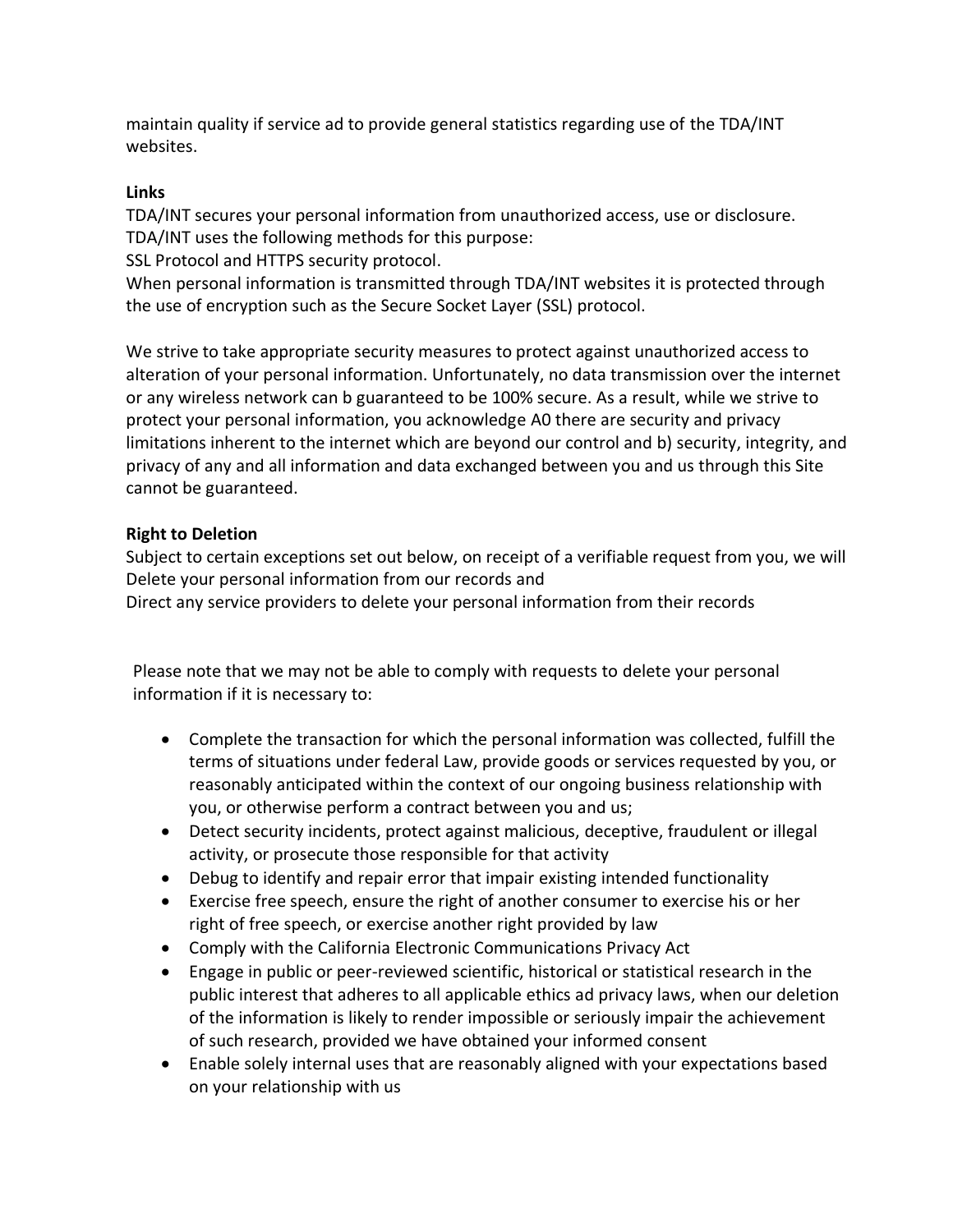- Comply with an existing legal obligation
- Otherwise use your personal information internally, in a lawful manner that is compatible with the context in which you provided the information

### **Children Under Thirteen Years of Age**

TDA/INT does not knowingly collect personally identifiable data from children under the age of thirteen. If you are under the age of thirteen you must ask your parent or guardian for permission to use the TDA/INT websites

# **Disconnecting your TDA/INT Account from Third Party Websites**

You will be able to connect your TDA/INT account to third party accounts. B Y CONNECTINGY OUR TDA/INT ACCOUNT TO YOUR THIRD PARTY ACCOUNT, YOU ACKNOWLEDGE AND AGREE THAT YOU ARE CONSENTING TO THE CONTINUOUS RELEASE OF INFORMATION ABOUT YOU TO OTHERS (IN ACCORDANCE\WITH YOUR PRIVACY SETTINGS ON THOSE THIRD PARTY SITES). IF YOU DO NOT WANT INFORMATION ABOUT YOU, INCLUDING PERSONALLY IDENTIFYING INFORMATION TO BE SHARED IN THIS MANNER, DO NOT USE THIS FEATURE.

Users may learn how to disconnect their account from third-party websites by visiting their "My Account" page. Users may also contact us via email @info @intersection-inc.com

# **Opt-Out & Unsubscribe from Third Party Communications**

We respect your privacy and give you an opportunity to opt-out of receiving announcements of certain information. Users may opt-out receiving any or all communications from third party partners of TDA/INT by contacting us here

Web page: www.thedesignacademy.com/contact-us

Email: [info@intersection-inc.com](mailto:info@intersection-inc.com)